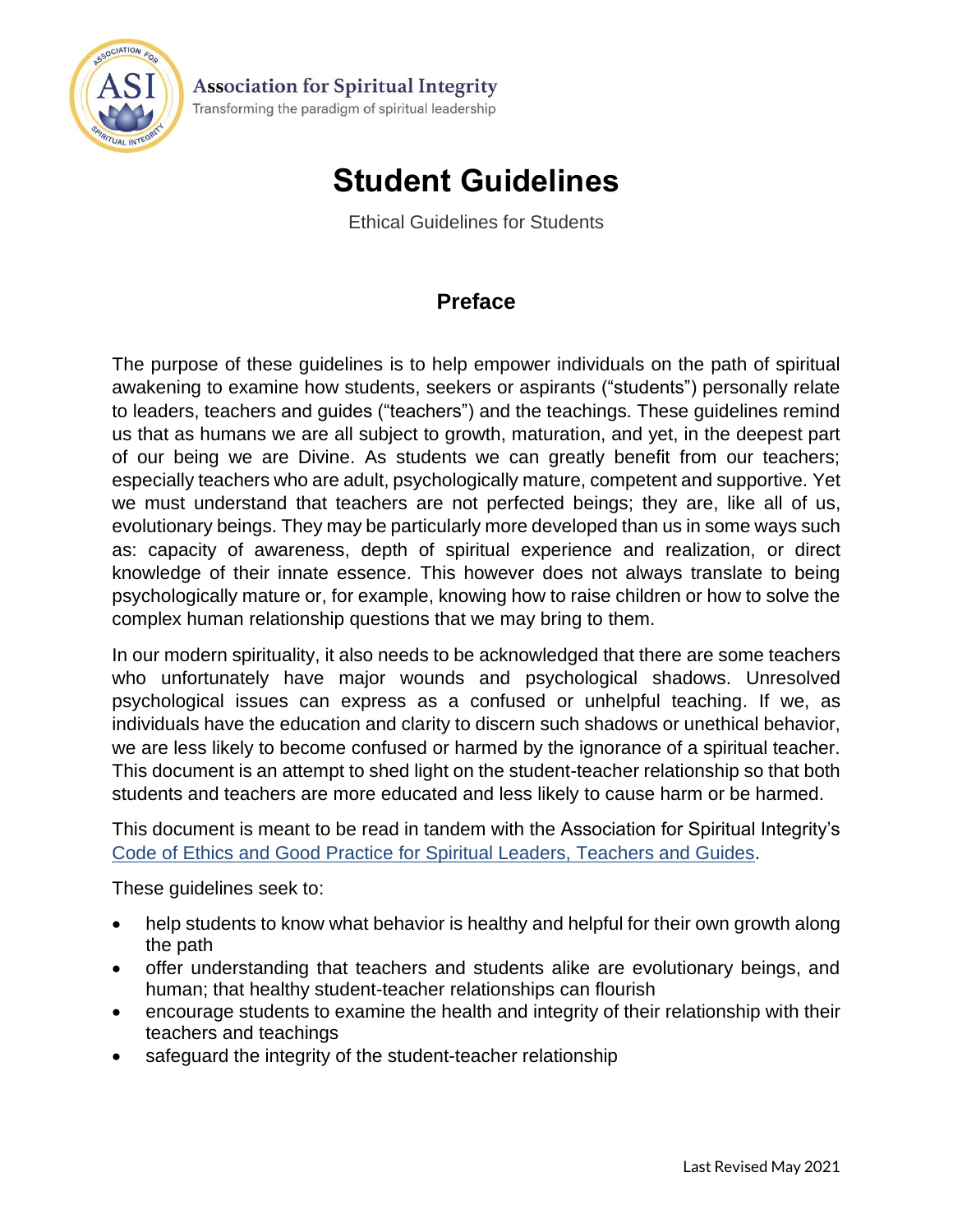## **Guidelines**

- 1. Students are invited to understand that teachers and students alike are human and therefore always subject to growth, both personally and professionally. Growth has no end; it is a characteristic of our humanity.
- 2. Students and teachers should have open channels of communication so that misunderstandings and miscommunication can be worked out. If and when ethical grievances arise between a student and teacher or within the community, great care should be taken to ensure open and clear communication, so that all parties learn, grow, heal and evolve in a mature manner.
- 3. If major ethical violations of abuse have occurred, boundaries must be set and the appropriate administrative or legal actions should be implemented so that such abuse does not continue. Ethical grievances are not taboo topics and can and should be openly discussed in a way which is appropriate and healing.
- 4. Everyone has blind spots in their personalities. Habits and patterns that once helped create the ego can remain even after years of spiritual work and create suffering. Whatever remains in our shadow must be seen, healed, and integrated. This can take time, even for the most advanced teachers. An openness to our humanity, to growth, to love and compassion is the correct attitude for students and teachers alike.
- 5. Spiritual teachers have professional limitations. Sometimes additional support systems are required to help students progress. Other support systems should be considered by all students to supplement their spiritual path, e.g., it is wise to learn the tools for healing trauma and integrating one's shadow.
- 6. Students should realize that spiritual development and psychological development are mutually supportive. Spiritual wisdom cannot be cultivated without psychological maturation.
- 7. Students acknowledge that they should not seek financial or relationship advice from spiritual teachers unless the teacher is trained in those areas.
- 8. Students will refrain from gossiping about teachers and belittling teachers or spiritual traditions.
- 9. Healthy student attitudes are humility, honesty, integrity, open-heartedness, kindness, compassion, sincerity, morality, and objectivity.
- 10.Students are encouraged to develop an awareness and responsibility for any projections, in particular projecting God or celebrity status onto their teacher. Students should also develop an awareness and responsibility to not project their personal pain onto a teacher, or friends, and family.
- 11.It is wise for the student to develop a healthy sense of individuality and autonomy along the path. If a student becomes infatuated with a teacher, it is also wise to let time pass, and allow the dynamic to normalize.
- 12.Students will not make sexual advances towards or flirt with a teacher.